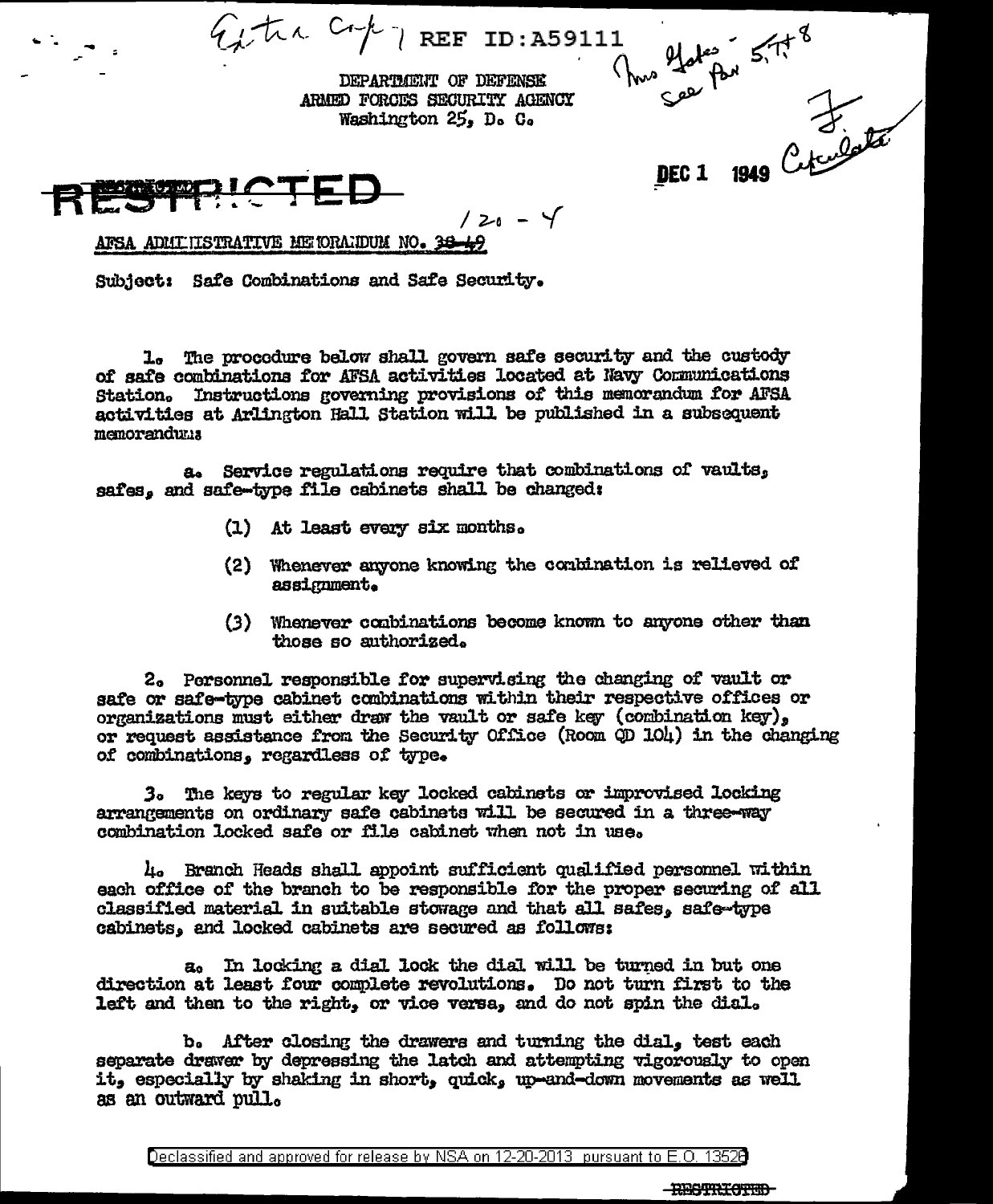## <del>RECTRICTED</del>

us

 $\mu$ 

 $4^{\omega}$ 

y abou

Δ

 $\overline{\mathcal{C}}$ 

## AFSA ADMINISTRATIVE MEMORANDUM NO. 38-49

Subject: Safe Combinations and Safe Security (Cont'd)

c. Keep loose papers and paper clips from becoming wedged behind drawars of cabinets.

d. Report defective lock mechanisms to the Security Officer (OD 104) at once. Do not use the container for classified papers until the mechanism has been repaired.

e. When looking cabinet with bar, be sure bar is put through each inclosure.

5. A log sheet will be posted on each combination-locked safe and on all other safes storing classified material which are used in lieu of such combination safes by the offices concerned. A record will thus be maintained as to the date, time and signature of the person opening, locking, and checking the locking of the safe. These log sheets will be signed by Branch Heads and turnod in each week to the Security Office (OD 10h) for review. These log sheets may be drawn from the Security Office or the Secretariat (Room 19-126).

6. When open and in use, all lockable safes and cabinets will bear red cards printed "OPEN." When the safes are closed and locked these cards shall be reversed so as to read, "CLOSED." These cards may be obtained from the Security Office (OD 104).

7. Combinations of safes, vaults and combination file cabinets shall. be furtished the Security Officer in a sealed envelope for stowage by the Security Officer for use in emergencies. On the outside of each envelope containing a combination there shall be listed the names and badge numbers of all persons to whom the envelope may be issued. The Security Officer. shall maintain a check-off system for the periodic changes of combinations.

 $8.$  Each safe, vault, and file cabinet shall have posted in a conspicuous place the names, homo addresses and home telephone numbers of all or personnel authorized access to the combinations of *safes* containing keys. Locked-type file cabinets containing unclassified material shall have a conspicious sign to that effect placed thereon. Such notices shall be signed by chiefs of Offices, Divisions or Rranches.

9. During holidays, week-ends, or in emergencies in which none of the persons having access to the combination can be reached, call the Communication Watch Officer (Ext. 414) who will obtain the desired combination from the Security Officer's safe for delivery only to personnel whose name



 $\boldsymbol{2}$